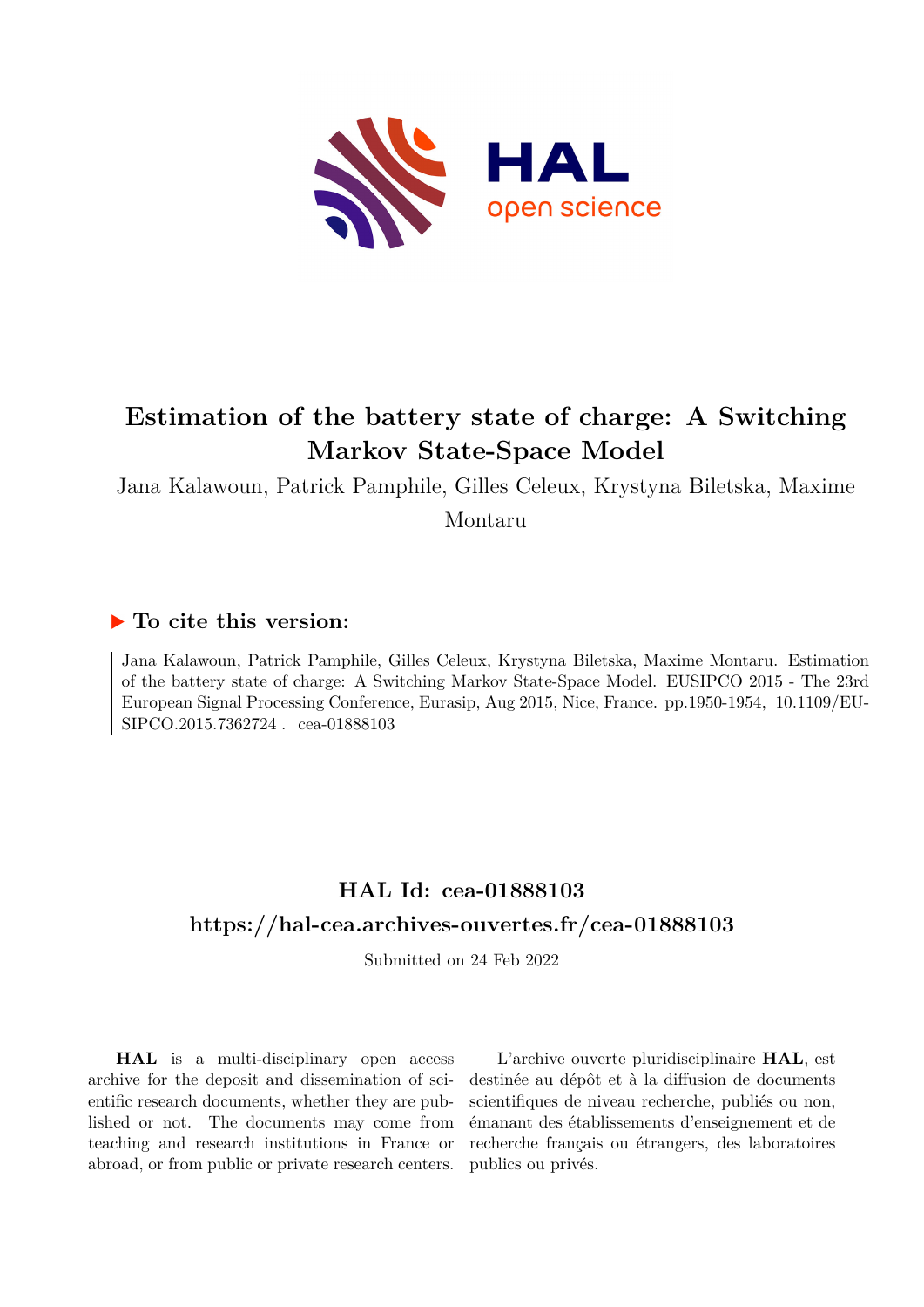

# **Estimation of the battery state of charge: a switching Markov state-space model**

Jana Kalawoun, Patrick Pamphile, Gilles Celeux, Krystyna Biletska, Maxime

Montaru

### **To cite this version:**

Jana Kalawoun, Patrick Pamphile, Gilles Celeux, Krystyna Biletska, Maxime Montaru. Estimation of the battery state of charge: a switching Markov state-space model. EUSIPCO'2015, Aug 2015, Nice, France. pp.5. hal-01168344

## **HAL Id: hal-01168344 <https://hal.archives-ouvertes.fr/hal-01168344>**

Submitted on 25 Jun 2015

**HAL** is a multi-disciplinary open access archive for the deposit and dissemination of scientific research documents, whether they are published or not. The documents may come from teaching and research institutions in France or abroad, or from public or private research centers.

L'archive ouverte pluridisciplinaire **HAL**, est destinée au dépôt et à la diffusion de documents scientifiques de niveau recherche, publiés ou non, émanant des établissements d'enseignement et de recherche français ou étrangers, des laboratoires publics ou privés.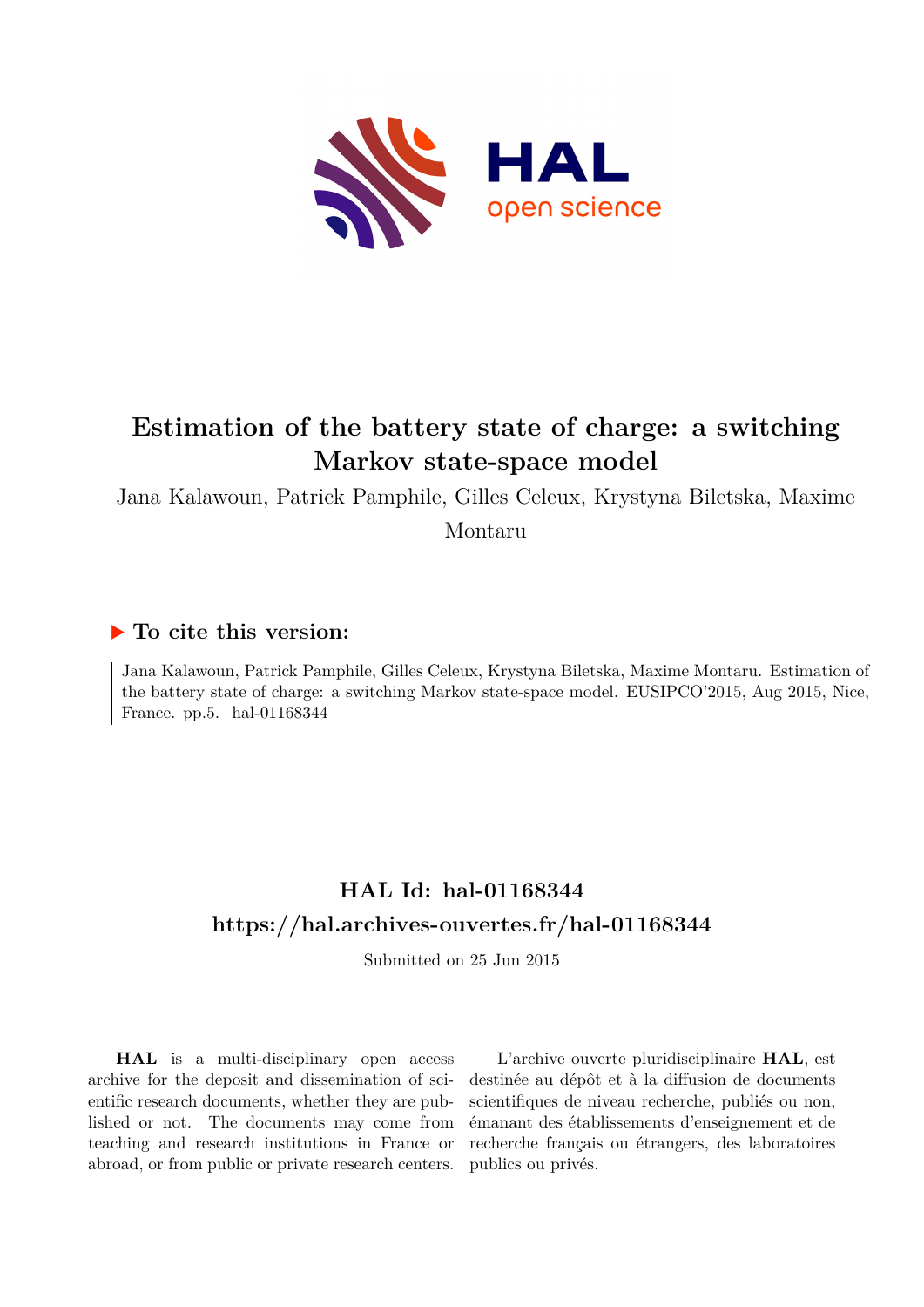### **ESTIMATION OF THE BATTERY STATE OF CHARGE: A SWITCHING MARKOV STATE-SPACE MODEL**

*Jana Kalawoun*<sup>⋆</sup> *Patrick Pamphile*† *Gilles Celeux* † *Krystyna Biletska* <sup>⋆</sup> *Maxime Montaru*<sup>∗</sup>

\* CEA, LIST, Laboratoire d'Analyse de Données et Intelligence des Systèmes, 91191 Gif-sur-Yvette, France <sup>†</sup> INRIA Université Paris Sud CNRS UMR8628 91405 Orsay, France <sup>∗</sup> CEA, LITEN, Laboratoire du Stockage ElectroChimique, 73375 Le Bourget-du-Lac, France

#### **ABSTRACT**

An efficient estimation of the State of Charge (SoC) of a battery is a challenging issue in the electric vehicle domain. The battery behavior depends on its chemistry and uncontrolled usage conditions, making it very difficult to estimate the SoC. This paper introduces a new model for SoC estimation given instantaneous measurements of current and voltage using a Switching Markov State-Space Model. The unknown parameters of the model are batch learned using a Monte Carlo approximation of the EM algorithm. Validation of the proposed approach on an electric vehicle real data is encouraging and shows the ability of this new model to accurately estimate the SoC for different usage conditions.

*Index Terms***—** State of Charge, Kalman Filter, Switching Markov State-Space Model, EM algorithm, Particle Filter

#### **1. INTRODUCTION**

Nowadays, to achieve better fuel efficiency and reduce toxic emissions, more and more vehicles are powered with an electric motor. Similarly to the fuel gauge in an internal combustion engine vehicle, the State of Charge  $(SoC)$  of the battery in an electric vehicle indicates its available energy. Besides, beyond the framework of the automobile industry, the SoC estimation helps prevent overcharge and deep discharge of the battery, which may cause a permanent damage.

A battery being a complex electrochemical system, there is no sensor to measure its SoC. Embedded applications, like electric vehicles, impose hardware and time constraints. Therefore, the *SoC* must be accurately online estimated. A review of methods and models used for SoC estimation as well as their performances in embedded applications is given in [1]. The two most common approaches for  $SoC$  estimation are founded on the "Coulomb counting" model and on a general state-space model. The Coulomb counting models the SoC by a weighted summation of the input and output battery

currents. Despite its simplicity, this method is an open loop and the error of the current sensor can drift the estimation. As a result, this method requires an accurate, thus expensive, current sensor. A general state-space model, combines the SoC modeled by Coulomb counting and the voltage modeled by an equivalent electric circuit. Thus a recursive SoC estimation can be provided by an extended Kalman filter. The key advantage of a Kalman filter is that it is a closed loop method which can take the sensor error into account. However on a real-life electric vehicle, the state-space model describing the battery behavior should change over time. Indeed, these changes are random since they depend not only on uncontrolled external conditions, like ambient temperature and current profile, but also on internal conditions like internal resistance and battery aging. Improvements of the Kalman filter method to include the possibility of changes over time have been approached by identification of the parameters for several temperatures and SoCs as in [2], or by including the set of parameters in the state vector as in [3]. These solutions remain limited as in the former the parameters changes according to an estimated, thus may inaccurate,  $SoC$  and the latter requires high computational capacity and thereby not suitable for an online application. Changes can also be modeled through a regression function relating each parameter to a given temperature as in [4]. This method omits the influence of the other uncontrolled internal and external conditions. Up to our best knowledge, there is no model or method that gives a reliable online SoC estimation regardless of internal and external conditions.

This paper introduces a new model for the SoC estimation using a Switching Markov State-Space Model (SMSSM): the battery behavior is described by a set of potential linear statespace models, switching randomly according to a Markov chain. The model includes two latent variables: a continuous one, the SoC and a discrete one, the finite Markov state. Two issues arise with this modeling. The first one relates to the inference of unknown parameters. For this purpose, a Monte Carlo approximation of the EM algorithm is used. The second one relates to the choice of the number of hidden Markov states. Being a result of a compromise between accuracy requirements and model complexity, the optimal number of hidden Markov states is assessed using different model selection

The authors would like to thank Michelin for integrating the CEA pack on a Michelin vehicle and for performing tests on the Michelin Ladoux circuit. This work was supported by the French agency ADEME, as part of the FOREWHEEL project.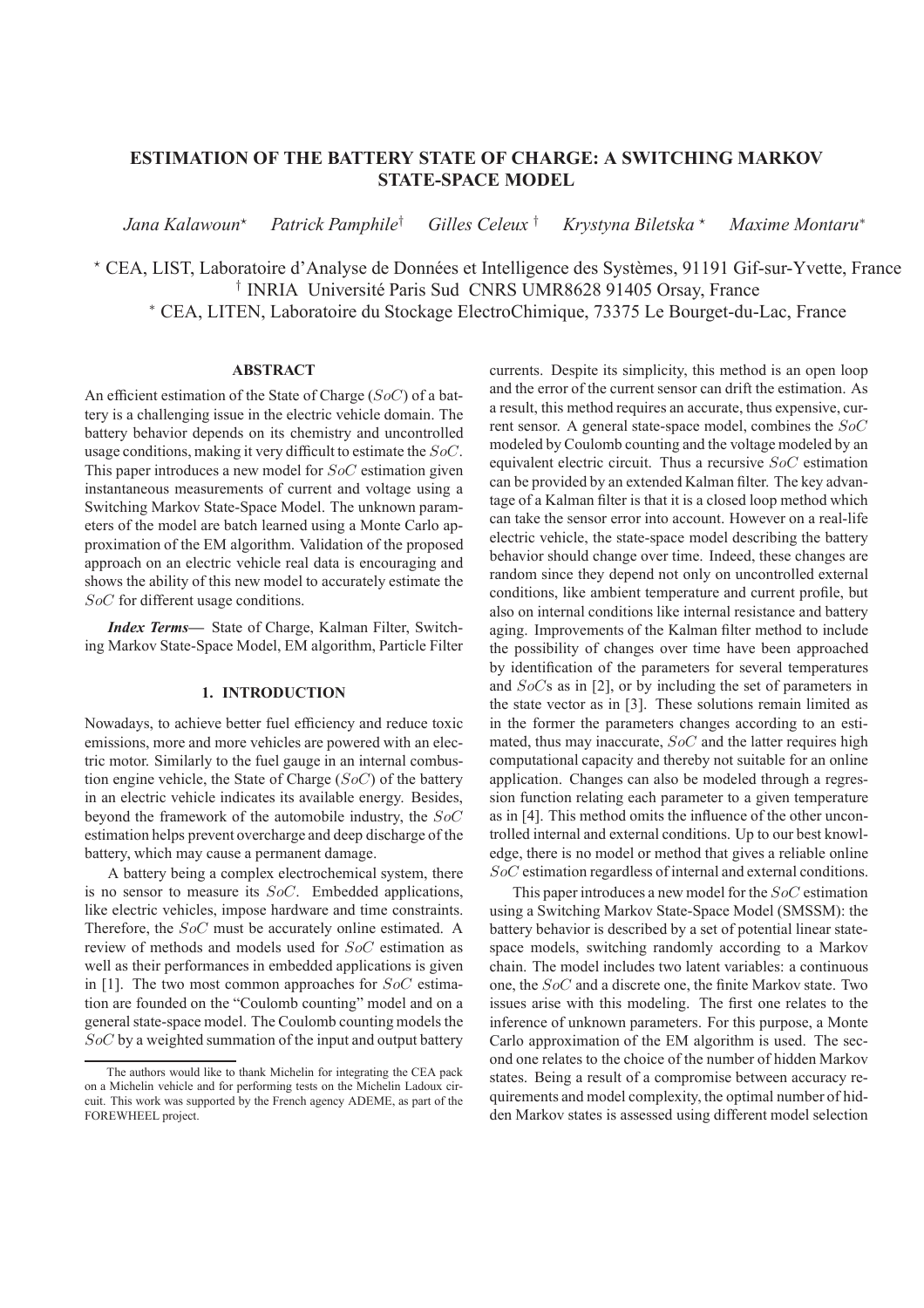criteria. Numerical experiments were made with electric vehicle real data for different drives and ambient temperatures, and show the potential benefits and the practical usefulness of the proposed model.

The paper is organized as follows. The SoC model is described in Section 2. The parameters estimation is described in Section 3 and discussed in Section 4 using real-life electric vehicle data. Section 5 concludes the paper.

#### **2. STATE OF CHARGE MODEL**

The battery behavior is observed on  $[0, T]$ , at sampling time points t with a step  $\Delta t$ : the current is considered as an input, the voltage is measured, and the SoC is unobserved.

#### **2.1. Coulomb counting**

The leading  $SoC$  estimator is the Coulomb counting:

$$
SoC_t = SoC_0 + \int_0^t \frac{\eta \cdot I_s}{C_{ref}} ds,
$$
\n(1)

where  $\eta$  is the Faraday efficiency,  $C_{ref}$  the reference capacity and  $I_t$  the algebraic current measurement: positive for a charge and negative for a discharge. This method suffers from error accumulation over time that may introduce bias to the estimated  $SoC$ . To improve it, the voltage of the battery is generally considered. Indeed, an accurate voltage sensor is not costly contrary to a current sensor. Thus the voltage model depending on the SoC completes the Coulomb counting in order to establish the so-called linear state-space model.

#### **2.2. Linear State-Space Model**

Let  $X_t$  denote the  $SoC$  at time t and  $Y_t$  the voltage. In this paper, we use the standard convention whereby capital letters denote random variables, whereas lower letters are used for their corresponding realizations. To describe the relation between the voltage and the SoC, an equivalent circuit of the battery is used. This circuit implements a voltage source representing the open circuit voltage of the battery, and an ohmic resistance describing the internal resistance. The voltage  $Y_t$ is then given by the "observation equation":

$$
Y_t = C \cdot X_t + D_1 \cdot u_t + D_2 + \varepsilon_t, \tag{2}
$$

where  $C, D_1$  and  $D_2$  are constant with physical interpretation and  $\varepsilon_t \sim \mathcal{N}(0, \sigma_Y^2)$  models the error of the voltage sensor. The description of the model is completed by the "transition equation" which is based on Coulomb counting:

$$
X_t = X_{t-1} + B u_t + \omega_t, \tag{3}
$$

with  $B = \frac{\eta}{C_{ref}}$ ,  $u_t = I_t \Delta t$  and  $\omega_t \sim \mathcal{N}(0, \sigma_X^2)$  modeling the random fluctuations of the SoC. The Gaussian white noises  $w_t$  and  $\varepsilon_t$  are assumed to be independent. In practice at time  $t = 0$ , the battery is often in a resting state, thus  $SoC_0$  can be



**Fig. 1**. Prediction of the voltage using a LSSM

efficiently calculated through the open circuit voltage measurement [5]. Thus, the Linear State-Space Model (LSSM) relates the unobserved  $X_t$  and the observed  $Y_t$  through linear equations (2) and (3). The Kalman filter provides an optimal estimation of  $x_t$ , in a mean square error sense, given an observation  $y_{1:t} = \{y_1, \ldots, y_t\}$  and an input  $u_{1:t}$  sequences [6].

In practice the battery dynamics change during charge/ discharge according to uncontrolled internal and external conditions. Consequently, each set of usage conditions should be described by specific equations of observation and transition. Let us consider a simple case for which the current and the temperature are constant. In order to monitor the relevance of the Kalman filter, attention has been given to the comparison between the observed and estimated voltage. Figure 1 shows that a single LSSM cannot estimate accurately the voltage throughout the whole interval  $[0, T]$ . Therefore, we suppose that  $\{X_t, Y_t\}$  is described by different potential LSSMs, and that the changes are random according to an unobserved Markov chain. Hence, the SoC is modeled by the so-called Switching Markov State-Space Model (SMSSM) [7].

#### **2.3. Switching Markov State-Space Model**

Let us denote  $S_t$  the indicator of the random switch of LSSM.  $S_t$  is a Markov chain on  $\{1,\ldots,\kappa\}, \Pi(i) = p(S_0 = i)$  is its initial distribution and  $A(i, j) = p(S_{t+1} = j | S_t = i)$ its transition matrix. The switching times are unknown, thus A and  $\kappa$  need to be estimated. The SoC is modeled by the following SMSSM:

$$
X_t = X_{t-1} + B(S_t) \cdot u_t + \omega_t \tag{4}
$$

$$
Y_t = C(S_t) \cdot X_t + D_1(S_t) \cdot u_t + D_2(S_t) + \varepsilon_t, (5)
$$

where  $\omega_t \sim \mathcal{N}(0; \sigma_X^2(S_t))$  and  $\varepsilon_t \sim \mathcal{N}(0; \sigma_Y^2(S_t))$ . The observations  $y_1 \cdot_T$  are assumed conditionally independent given  $(x_t, s_t)$ ; while  $\{X_t, S_t\}$  is a Markov chain, verifying

$$
p_{\theta}(s_t, x_t \mid s_{t-1}, x_{t-1}) = p_{\theta}(s_t \mid s_{t-1}) p_{\theta}(x_t \mid x_{t-1}, s_t),
$$
\n(6)

where  $\theta$  is the vector of parameters:

$$
\theta = \left\{B(s), C(s), D_1(s), D_2(s), \sigma_X(s), \sigma_Y(s), A\right\}_{1\leq s\leq \kappa}.
$$

The distributions  $p_{\theta}$  ( $x_t | x_{t-1}, s_t$ ) and  $p_{\theta}$  ( $y_t | x_t, s_t$ ) are assumed to be Gaussian, whose parameters are deduced from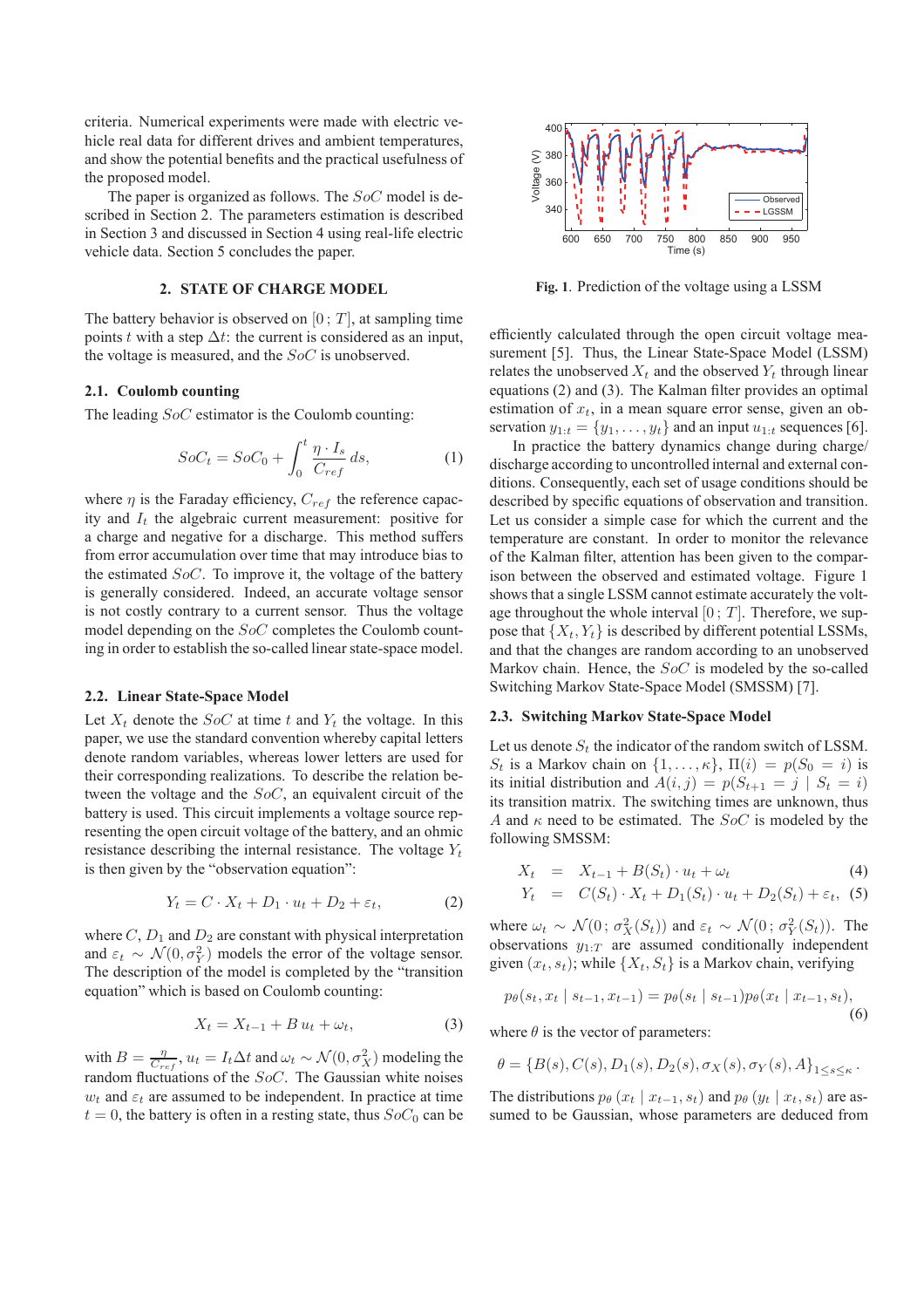(4) and (5). In the case of a specific Markov state sequence  $s_{0:T}$ , the Kalman filter provides an optimal estimation of  $x_{0:T}$ , given observation  $y_{1:T}$  and input  $u_{1:T}$  sequences; otherwise  $s_{0:T}$  should be estimated. This point is discussed in  $\S$  4.3. In the next section, the problem of estimating the unknown parameters  $\theta$  for a fixed  $\kappa$  is treated.

#### **3. BATCH LEARNING OF PARAMETERS**

Let us consider a learning dataset  $\{y_{1:T}, u_{1:T}\}$  where  $y_{1:T}$  is observed and  $u_{1:T}$  is an input. Here both  $x_{0:T}$  and  $s_{0:T}$  are unknown. In the following, a batch learning of unknown parameter  $\theta$  using the Maximum Likelihood (ML) inference is proposed. The original ML estimation problem can be formulated as follows

$$
\hat{\theta} = \arg \max_{\theta} p_{\theta}(y_{1:T}). \tag{7}
$$

For SMSSM, the marginal likelihood  $p_{\theta}(y_{1:T})$  is given by:

$$
p_{\theta}(y_{1:T}) = \sum_{s_{0:T}} \int p_{\theta}(x_{0:T}, s_{0:T}, y_{1:T}) dx_{0:T}, \quad (8)
$$

where  $p_{\theta}(x_{0:T}, s_{0:T}, y_{1:T})$  is the complete-likelihood. It is clear that a direct evaluation of (8) is analytically difficult. Therefore,  $\theta$  is estimated with the EM algorithm which is the most widely used method for ML estimates of unknown parameters in models involving latent variables [8].

#### **3.1. EM algorithm**

The EM algorithm consists of iteratively estimating the set of parameters  $\theta$  using the conditional expectation of the complete-likelihood:

$$
\mathcal{Q}(\theta,\theta') = \mathbb{E}_{Y_{1:T},\theta'}\left[\log p_{\theta}\left(X_{0:T}, S_{0:T}, Y_{1:T}\right)\right].\tag{9}
$$

Given an initial value  $\theta'$ , the ML estimator is iteratively approached by  $\theta$  which maximizes  $\mathcal{Q}(\theta, \theta')$ .

#### *3.1.1. Expectation Step*

Based on the interaction (6) between  $X_t$  and  $S_t$ , the conditional expectation  $\mathcal{Q}(\theta, \theta')$  can be written as follows

$$
Q(\theta, \theta') = \sum_{s_{0:T}} \{p_{\theta'}(s_{0:T} | y_{1:T}) \qquad (10)
$$

$$
\mathbb{E}_{S_{0:T}, Y_{1:T}, \theta'}[\log p_{\theta}(X_{0:T}, S_{0:T}, Y_{1:T})]\}.
$$

Given  $s_{0:T}$ , the conditional expectation in (10) can be evaluated using a Kalman filter.

#### *3.1.2. Maximization Step*

Our aim is to maximize  $\mathcal{Q}(\theta, \theta')$  w.r.t.  $\theta$ , under the trivial constraint on the transition matrix  $\sum_j A(i, j) = 1$ . Then we derive the Lagrangian:

$$
\mathcal{L}(\theta, \lambda) = \mathcal{Q}(\theta, \theta') + \sum_{i=1}^{\kappa} \lambda_i [1 - \sum_j A(i, j)], \qquad (11)
$$

where  $\lambda_i$  are the Lagrangian coefficients. Solving the derivative equations of  $\mathcal{L}(\theta, \theta')$  w.r.t.  $\theta$  leads to a system of 6  $\cdot \kappa$ equations which require the calculation of  $\tilde{x}_{t|T} = \mathbb{E}[x_t]$  $s_{0:T}, y_{1:T}, \theta$ ] and  $\tilde{x}_{t,r|T} = \mathbb{E}[x_t \cdot x_r | s_{0:T}, y_{1:T}, \theta]$  for all possible  $s_{0:T} \in \{1, \ldots, \kappa\}^{T+1}$ . However, an exact computation of these conditional expectations needs to perform summations over up to  $\kappa^{T+1}$  values of  $s_{0:T}$ . Even for modest values of  $T$ , this requires a prohibitive computational cost.

#### **3.2. Monte Carlo approximation of the EM algorithm for SMSSM**

To overcome this problem, we resort to the particle filters method to numerically approximate the EM algorithm [9]. More precisely, we use a set of N "particles"  $\{s_{0:T}^i\}_{i=1}^N$  and importance weights  $\{w_T^i\}_{i=1}^N$ , such that  $\partial \mathcal{Q}(\theta, \theta') / \partial \theta$  can be estimated by

$$
\sum_{i=1}^{N} w_T^i \frac{\partial}{\partial \theta} \mathbb{E}_{s_{0:T}^i, Y_{1:T}, \theta'} [\log p_{\theta}(X_{0:T}, s_{0:T}^i, Y_{1:T})]. \tag{12}
$$

The N particle sequences can be sequentially simulated using the importance sampling [10]: starting from samples  $s_{0:t-1}^i$ , new samples  $s_t^i$  are simulated according to an importance function  $q_{\theta'}(s_t \mid s_{0:t-1}, y_{1:t})$ . The associated importance weights satisfy  $\sum_i w_i^i = 1$ , and can be calculated recursively according to the following formula

$$
w_t^i \propto w_{t-1}^i \frac{p_{\theta'}(y_t \mid y_{1:t-1}, s_{1:t}) p_{\theta'}(s_t \mid s_{1:t-1})}{q_{\theta'}(s_t \mid y_{1:t}, s_{1:t-1})}.
$$
 (13)

Here, we choose  $q_{\theta'}(s_t | y_{1:t}, s_{1:t-1}) = p_{\theta'}(s_t | y_{1:t}, s_{1:t-1})$ which minimizes the variance of the importance weights [10]. In practice after a few simulation iterations, a lot of importance weights could be very close to zero. To avoid this "degeneracy phenomenon", a selection step is generally introduced when the variance of the weights is higher than a predefined threshold: it consists of discarding the particles  $s_{0:t}^i$ with low weights and duplicating the ones with high weights. It has to be noted that more adapted smoothing algorithms can be used to simulate the  $N$  particles [11]. Algorithm 1 presents an iteration of the proposed Monte Carlo (MC) EM algorithm, with computational complexity equal to  $O(NT)$ .

The marginal likelihood  $p_{\theta}(y_{1:T})$  is approximated by:

$$
\hat{p}_{\theta}(y_{1:T}) = \hat{p}_{\theta}(y_1) \prod_{t=2}^{T} \hat{p}_{\theta}(y_t \mid y_{1:t-1}), \quad (14)
$$

where  $\hat{p}_{\theta}(y_t | y_{1:t-1}) = \sum_{i=1}^{N}$  $i=1$  $w_{t-1}^i p_{\theta}(y_t \mid s_{0:t-1}^i, y_{1:t-1}).$ The next section describes among other the identification

of the optimal number of Markov states as well as the online estimation of  $(s_t, x_t)$  given an estimated  $\theta$ .

#### **4. NUMERICAL EXPERIMENTS**

To validate the new SoC model, as well as the proposed method for parameters estimation, real-life Electric Vehicle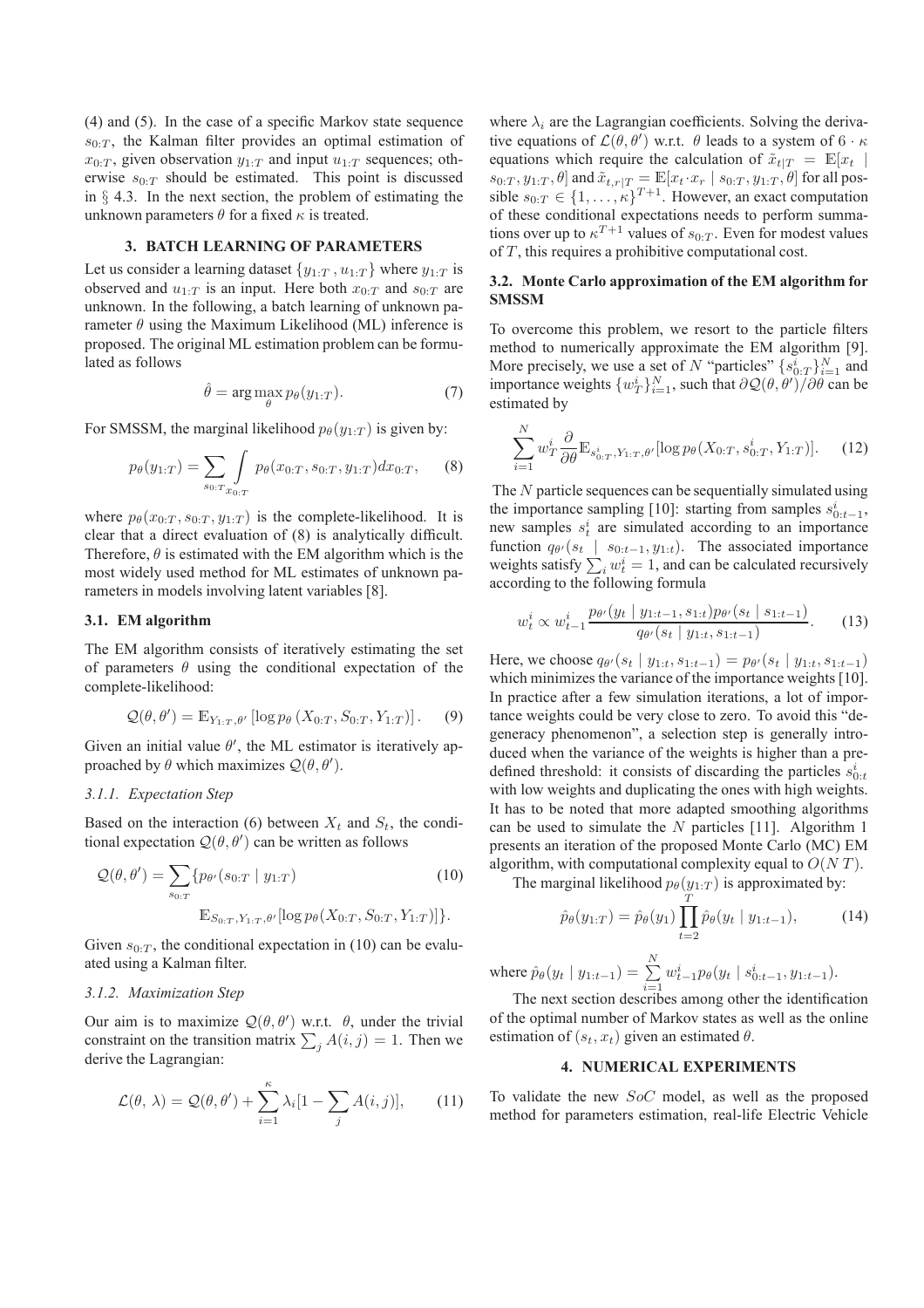#### **Algorithm 1** k-th iteration of the MC-EM algo.

**Input**  $\leftarrow \theta = \theta^{(k)}$ ,  $s_0^i \stackrel{i.i.d.}{\sim} \Pi$ **for**  $t = 1 : T$  and  $i = 1 : N$  **do** 1. Sample  $s_t^i \stackrel{i.i.d.}{\sim} p_\theta(s_t \mid s_{0:t-1}^i, y_{1:t})$ , thus  $s_{0:t}^i = (s_{0:t-1}^i, s_t^i)$  $s_{0:t-1}^{i}, s_{t}^{i}$ 2. Given  $s_{0:t}^i$  and  $y_{1:t}$ , calculate  $x_t^i$  using a Kalman filter 3. Calculate importance weights  $w_t^i$ 4. Selection step: sample  $s_{0:t}^i \stackrel{i.i.d.}{\sim} \sum^N$  $i=1$  $w_t^i \delta(s_{0:t} - s_{0:t}^i)$ , where  $\delta(\cdot)$  is a Dirac function with mass at zero **end for for**  $t = 1 : T$  and  $i = 1 : N$  **do** Calculate  $\tilde{x}^i_{t|T}$  and  $\tilde{x}^i_{t,t|T}$  using a Kalman filter **end for** Estimate  $\theta^{(k+1)}$  by solving  $\partial \mathcal{L}(\theta, \lambda)/\partial \theta = 0$  using (12)

(EV) data is used. Accordingly, the battery usage does not only depend on ambient temperature and itinerary, but also on driver behavior and road conditions.

#### **4.1. Description of the learning dataset**

The learning dataset (Fig.2) comprises instantaneous current and voltage measurements collected during a drive of an EV, with an ambient temperature equal to  $15°C$ , a sampling time of 2s and a working time of 4500s. The SoC was calculated using the Coulomb counting method as the EV was equipped with an accurate current sensor.

#### **4.2. Choice of the number of hidden Markov states**

The optimal number of hidden Markov states is identified by the trade-off between accuracy requirements and model complexity. Hence, seven  $SoC$  models have been tested ( $\kappa =$  $\{1, \ldots, 7\}$ ). For  $\kappa = 1$ , the SMSSM is a simple linear statespace model. Thus two model selection criteria have been considered [12, 13]:



**Fig. 2**. Learning dataset collected during a drive of an EV



**Fig. 3**. Model selection criteria: BIC( $\circ$ ) and AIC ( $\triangle$ )

$$
\text{BIC} = -2\log(\hat{p}_{\theta}(y_{1:T})) + K \log(T) \qquad (15)
$$

AIC = 
$$
-2 \log (\hat{p}_{\theta}(y_{1:T})) + 2K,
$$
 (16)

where  $K = \kappa (\kappa + 5)$  is the number of unknown parameters. As shown in Fig. 3, the model with  $\kappa = 4$  is considered as the "best" model according to BIC. However, AIC chooses  $\kappa = 5$ but hesitates between  $\kappa = 4$ , 5 and 6. The results show that BIC leads to an easier interpretation of the model [14].

#### **4.3. Online estimation of the state of charge**

We suppose here that the number of hidden Markov states has been previously identified (see §4.2) and that the associated vector of parameters  $\theta$  is estimated (see §3.2). Given a new observation  $y_t$  and an input  $u_t$ , the SoC is online estimated using a particle filter; i.e., N particles  $s_t^i$  are simulated from  $p_{\theta}(s_t | s_{0:t-1}^i, y_t)$  (steps 1-4 of Algorithm 1), then  $N x_t^i$  are obtained using the Kalman filter. Finally,  $SoC<sub>t</sub>$  is estimated by

$$
\hat{SoC}_t = \sum_{i=1}^{N} w_t^i \cdot x_t^i, \tag{17}
$$

and confidence interval can be constructed.

#### **4.4. Validation of the model**

The learned SMSSM under 15°C with  $\kappa = 4$  is tested using three different datasets also collected during a drive of an EV, under different ambient temperatures  $(5, 15, 25\degree C)$ . The results show that SMSSM provides an accurate SoC estimation even with ambient temperatures different than that of the learning dataset. Indeed, the maximum difference between the SoC estimated by Coulomb counting and SMSSM is equal to 5%; whereas this difference reaches 20% for a single linear state-space model, Fig. 4. Moreover, numerical experiments show that under a specific hidden Markov state, the relation between  $SoC$ , voltage and current is linear (Fig.5) which confirms our starting hypothesis  $(\S2.2)$ . Figure 6 shows that the hidden Markov state might reflect a specific usage of the battery as it follows closely the variation of the voltage. Thus, we expect that this hidden state would have a physical interpretation and would model the physical changes of the battery behavior.